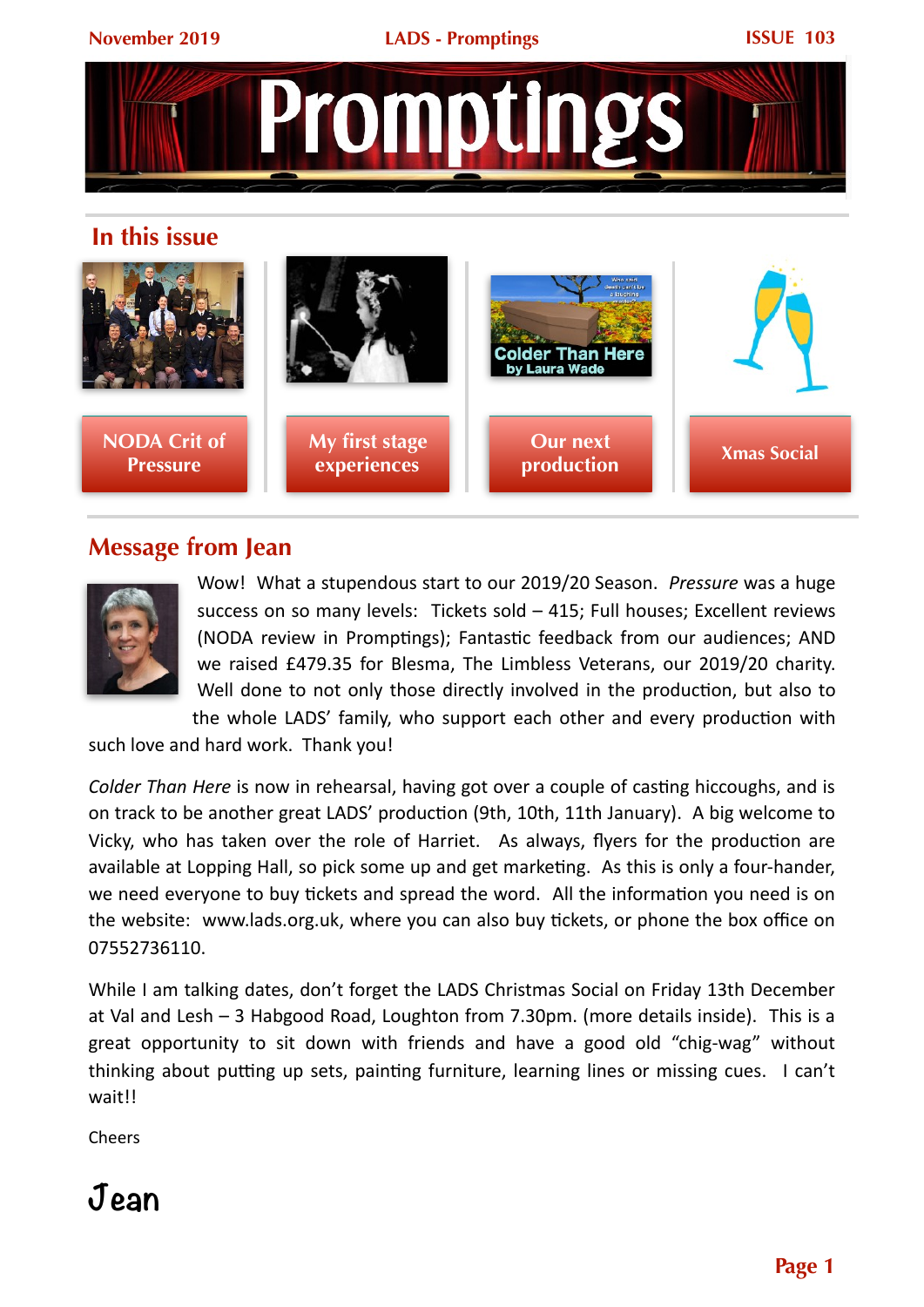

## **Dates for your diary**

| Friday 13th December               | Xmas Social at Val & Lesh - 3 Habgood Road, Loughton    |
|------------------------------------|---------------------------------------------------------|
| Sunday 5th January                 | Set up for Colder Than Here - 9.30am start              |
| Thurs - Sat 9th, 10th-11th January | Production nights for Colder Than Here                  |
| Saturday 11th January              | After show party at Liz & Malcolm's, Hill Top, Loughton |
| Sunday 12th January                | Set down - 10am start                                   |
| Monday 13th January                | Crit and curry $- 7.30 \text{pm}$ small hall            |
| 16th January                       | Read through for The Actress - 8.00pm, small hall       |
| Monday 20th January                | Rehearsals start for A Tale of Two Cities               |
| Tuesday 28th January               | Committee meeting                                       |



## **Members' News**

I would like to thank everyone for paying their membership subscription so promptly this

year ... it is unheard of, but to date, I only have one person to chase for their subs ... so thank you from the bottom of my heart  $$ chasing people for money is my most hated job! Membership is very buoyant at the moment, with lots of new members having been in Pressure, Vicky being cast in *Colder Than Here* and then *A Tale of Two Cities* giving opportunities to almost everyone in its massive cast of 21 people! Since our last Promptings, we have welcomed Shona Hernon and Eleanor Stylianides to LADS.





The LADS Christmas social will be at Val and Leshs' house on Friday 13th December, from 7.30pm (3 Habgood Road, Loughton). Parking is difficult in their road, so you may need to park in The Drive and walk (or in the car park by Morrisons if you are hale and hearty). As with the after-show parties, LADS will be supplying beer, wine and soft drinks (if you want something different, bring your own). Val and Lesh will not be catering, so please bring along a few nibbles to share with everyone. Santa hats are not compulsory!! 

## **NODA Today magazine**



The Autumn issue of the NODA Today magazine is now in the LADS box at Lopping Hall (situated on the wall on the way round to the Small hall). Please feel free to take it and read and then return to the box. The magazine is for

all society members, so this is the best way to share it around. It has many interesting articles, information on the NODA Summer School and information on costume hire and grants and much, much more. If you look carefully, you will see a photograph of yours truly (and my article on Summer School).

# **A reminder**



Could you please ensure that your friends that come and see our productions are aware that due to licensing restrictions (and as a consideration to other audience members) that the taking of photographs and videoing during the performances is strictly forbidden. It is a growing trend that we need to stop, as we could get into trouble with the licensing companies. We will re-do the announcement regarding mobile phones for the January production and include this in it.

Thank you.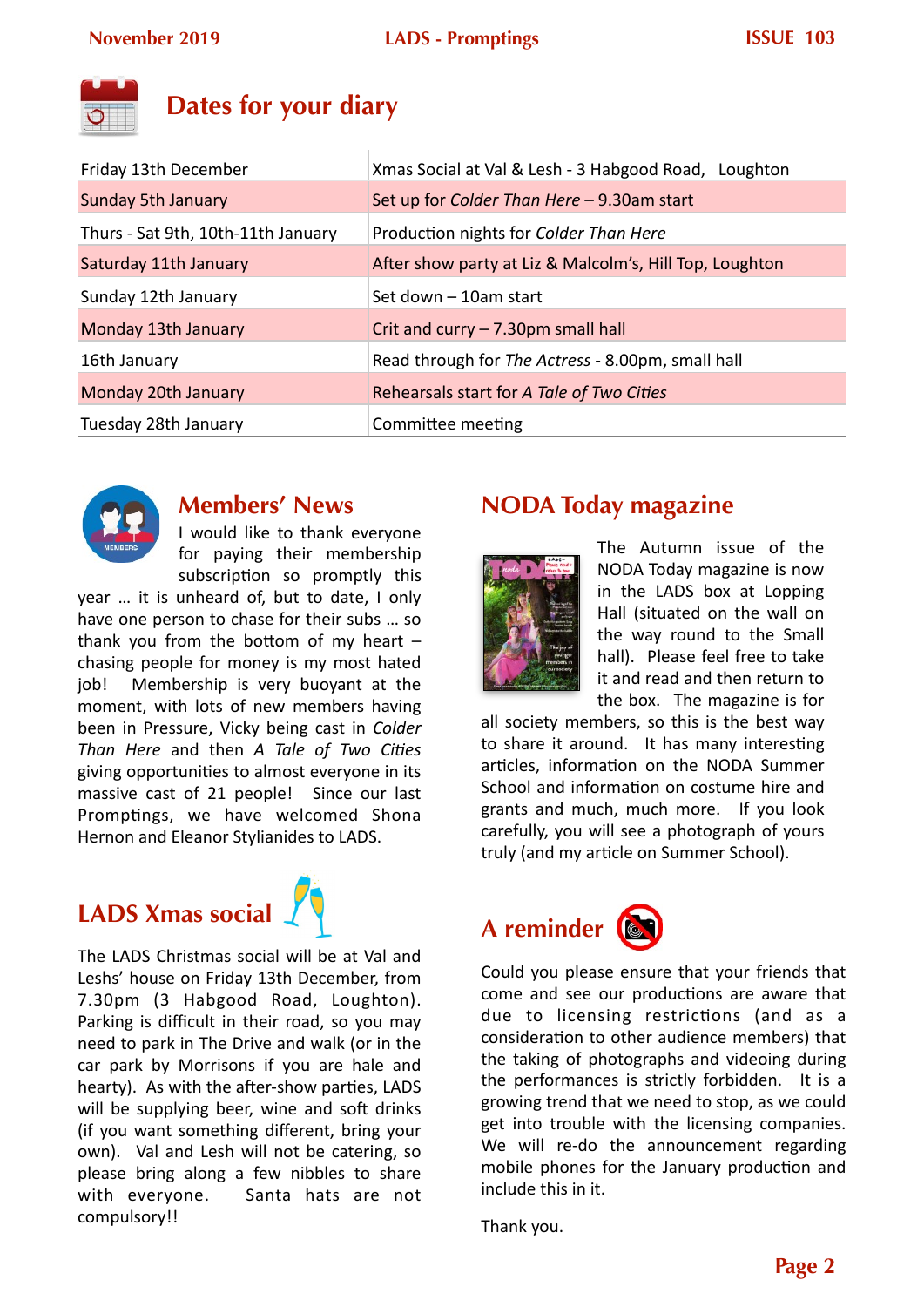## **LOS in High Society**



LOS are producing *High Society* at Lopping Hall on 5th, 6th and 7th December. I love this show and will be attending on Thursday 5th Dec. LOS members are great at coming along and supporting LADS, so it would be lovely if you could buy tickets and support them. Their shows are always great fun and full of energy, and the LOSers bar (as they call it) will be open as normal.

## **Do you remember when?**

#### **5 years ago: January 2015**

**The Curious Savage** by John Patrick. Directed by Jean Cooper. Cast included: Pam Macdonald, Nick Martin, Rebecca Phillips, Dave Hinkley, Wendy Butler, Howard Platt, Martin Howarth, Kimberley Packman, Sylvia Zilesnick, Charlotte Pope, Jon Gilbert

#### **10 years ago: January 2010**

**See How They Run** by Philip King. Directed by Sue Cole. Cast included: Sophie Robertson (Gilbert), Lisa Mathews, Martin Howarth, Liz Adams, Howard Platt, Tom Donoghue, Andrew Rogers, Matthew Cole, **Foster Barnett** 





#### **25 years ago: January 1995**

**Les Liaisons Dangereuses** by Christopher Hampton. Directed by Babs Oakley. Cast included: Val Parker, Sue Bonner, Natalie Palmer, Steve Sander, Andrew Rogers

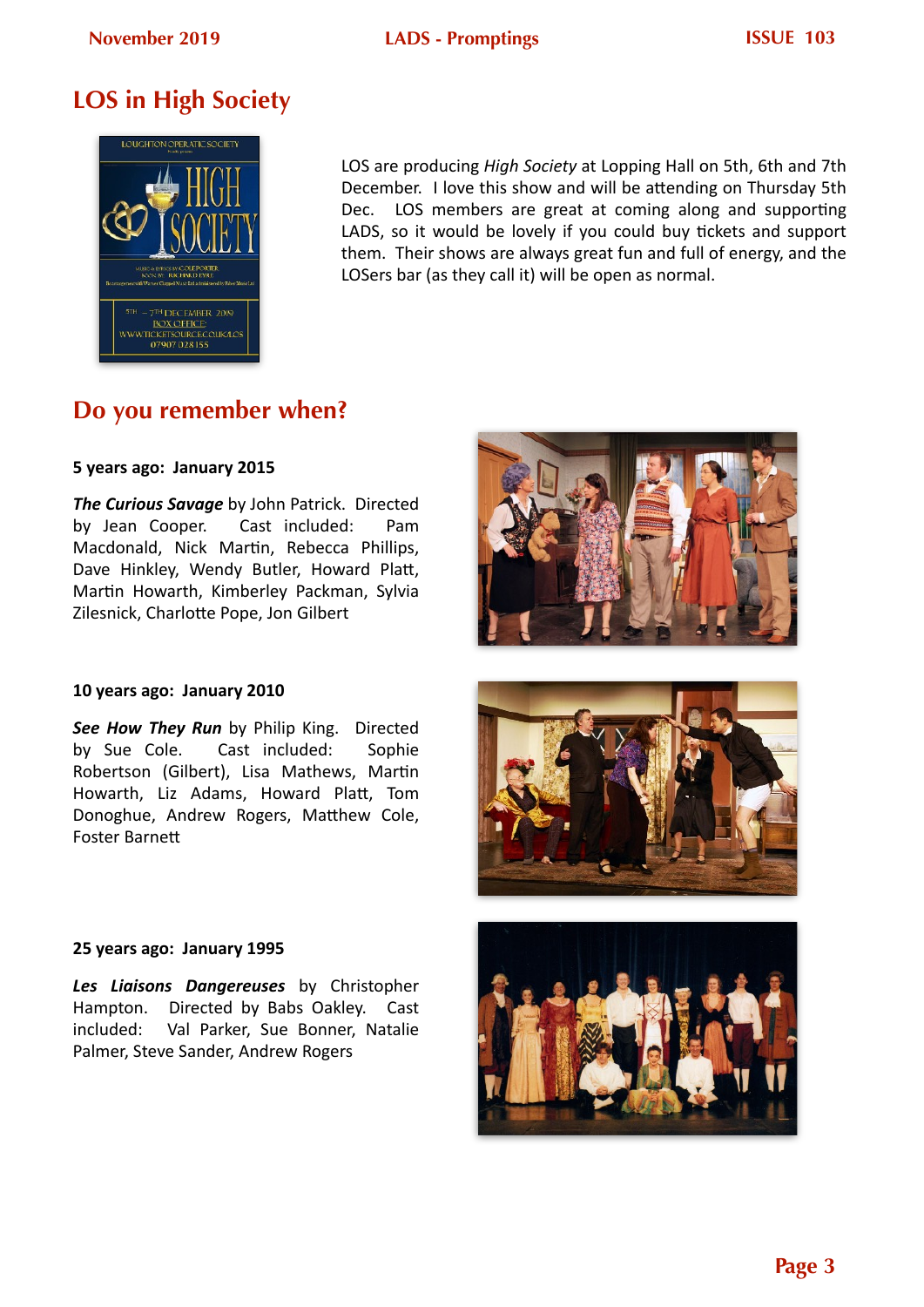#### **November 2019 LADS - Promptings ISSUE 103**

## **NODA crit for Pressure**

#### **General**

I was really glad to be asked to cover this show, and to have the opportunity to see another LADS play after so enjoying 'The Lion in Winter' before  $-$  you put together such interesting productions, and the welcome is always so warm. This play in particular was well-rounded and very well-acted, well done to all involved.



#### **Players-Leading**

As 'Dr James Stagg', Dean Bartholomew achieved a real stand-out performance with a very believable character enhanced by moments of superb emotional depth. From the start Dean gave us a thorough and always interesting portrayal, capturing the brisk, urgent mood of 'Stagg' very effectively with really good pace of dialogue. His brusqueness was often very funny, which contrasted well with his anxiety for his pregnant wife  $-$  his panic attack, with shaking hands sloshing tea from its cup, was poignantly believable. What really impressed me, though, was the rapport that he built with the audience  $-$  when 'Stagg' took a phone call with news of his wife and tearfully said 'thank you for letting me know', a genuine ripple of concerned sympathy could be heard running through the audience, and when he later revealed that it had been good news and he had a son, one man cheered. The audience was evidently utterly absorbed in 'Stagg's' story, something that I haven't seen before in any play that I've been to for  $NODA -$  congratulations.

Fiona Delves' 'Lt Kay Summersby' was a lively and engaging character. I really enjoyed her 'capable head girl' persona, and the opening scene where she strove to hide her evident exasperation with 'Stagg' behind a bright smile was very funny. Her relationships with other characters were very human and believable  $$ the physical cringe in her interactions with 'Krick' told us everything we needed to know about his character, while her blossoming friendship with 'Stagg' was a very enjoyable journey. The key relationship was, of course, with 'Eisenhower', and was depicted with real sensitivity and feeling  $-$  Fiona has such an expressive face, and this really came to the fore in the beautifully tender look that she gave the general when he fell asleep after talking about American Football towards the end of the play. Fiona also has excellent comic timing  $-1$ particularly enjoyed her tipsy acting, which was very convincing and funny!



As 'General Eisenhower', Howard Platt portrayed a complex and impressively varied character, demonstrating his great dramatic range by swinging from jovial optimism to ferocious temper, with some very sweet moments with 'Summersby' in between. The loving look that he gave her from the doorway when she was cooling herself at the window was utterly believable  $-$  this pair had great stage chemistry. He had a good consistent accent and also did a pretty impressive Winston Churchill  $impression - an entertaining and thoroughly$ interesting characterisation.

#### Support

The play found a worthy antagonist in Phillip Watson's 'Col Irving Krick'  $-$  he showed really interesting character development over the course of the play, as 'Krick' initially came across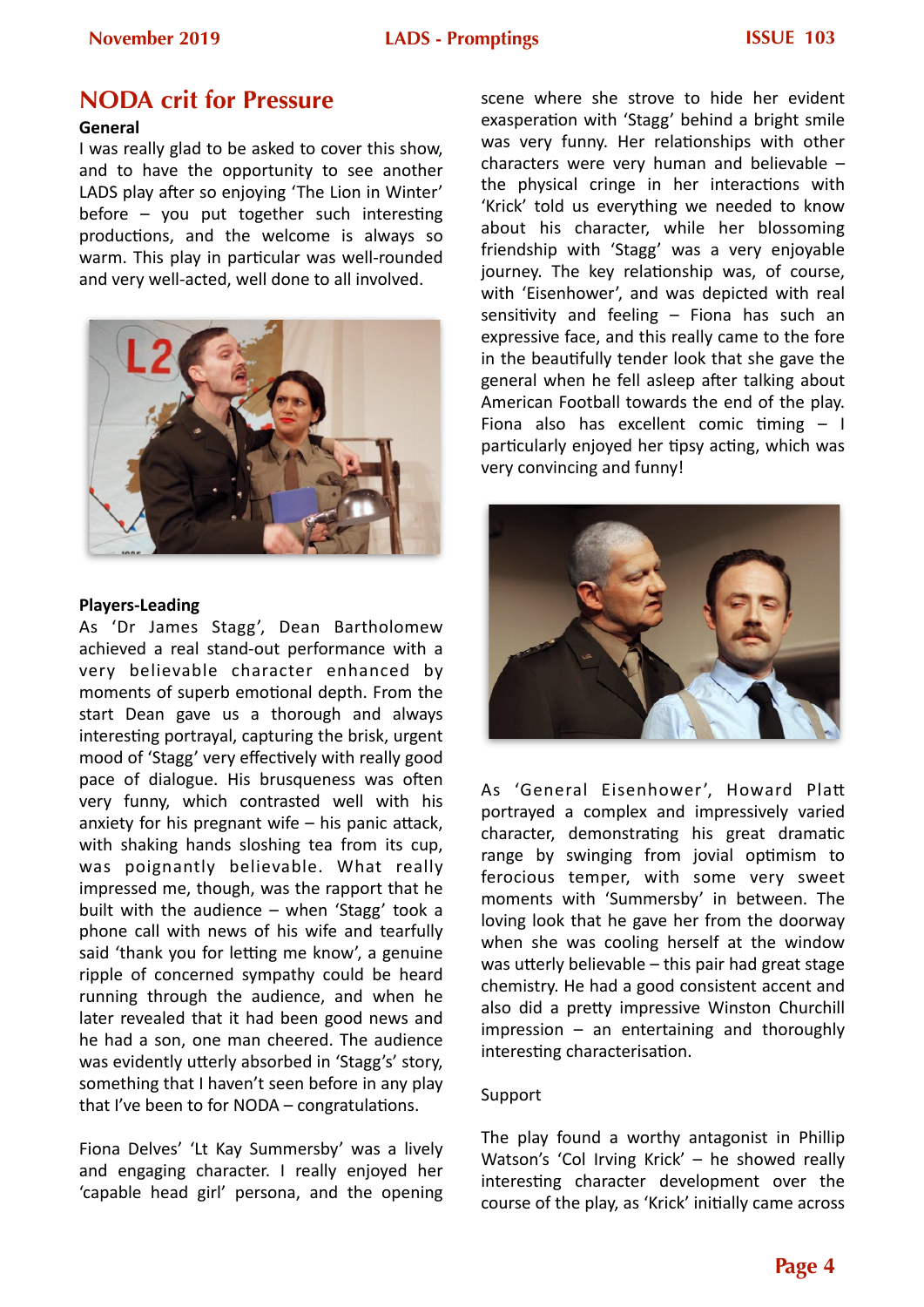as merely exasperatingly ebullient and overexuberant (providing a striking contrast with his more buttoned-up British colleagues), before emerging as a much more confrontational figure. Very effective.

Freddie Parker represented a genial and engaging figure as 'Andrew', but I'd particularly like to commend him for his quick reaction when the hat stand fell over in the first scene  $-$ Freddie didn't drop character, but smoothly picked the stand back up, saying 'Let me get that, Sir', before continuing with the scene  $-$  a flawless cover, and professionally done! Nice work. 



I would also particularly like to commend Graham Milne for his amazingly contrasting performance as the 'Electrician' and 'General Spaatz' - he managed to create two such different characters that I had to check the programme to see who was playing the general, as I didn't recognise him. The jovial, if weary and homesick, electrician was a very likeable salt-of-the-earth type; the transformation into 'Spaatz' was impressively comprehensive, whether in his accent, his demeanour, or even in the way that Graham held himself, it was like watching two different men. Really very well done indeed.

Together with 'General Spaatz', 'Sir Trafford Leigh Mallory' (a dignified and statesmanlike Martin Howarth), 'Admiral Ramsay' (an authoritative performance by Richard Cohen), and 'Commander Franklin' (Michael Lewcowicz, a believable leader of men) formed a very effective quartet of martial leaders  $-$  each was very much his own character, and each had an impressively military bearing in the way he held himself – they were very convincing officers.

As the 'Naval Meteorologist', Nick Charles was a calm presence on the stage. He was particularly good at 'background bustle', though, always active and always creating something interesting to see. This didn't detract from the main action, but helped imbue the set with the sense of it being a real working place.



Adam Rabinowitz gave an earnest performance as 'Lt Battersby', contrasting well with his other appearance as 'Captain Johns'. Well done for creating two distinct characters, and for an entertaining performance.



#### Director

I hope Christian Mortimer is proud of this emotionally rich production  $-$  all of the characters were really well devised and well rounded (it seems odd to say 'they seemed really real' when the play is a true story, but this is testament to the great performances given by the cast), and the relationships between them felt very believable. Good use of the available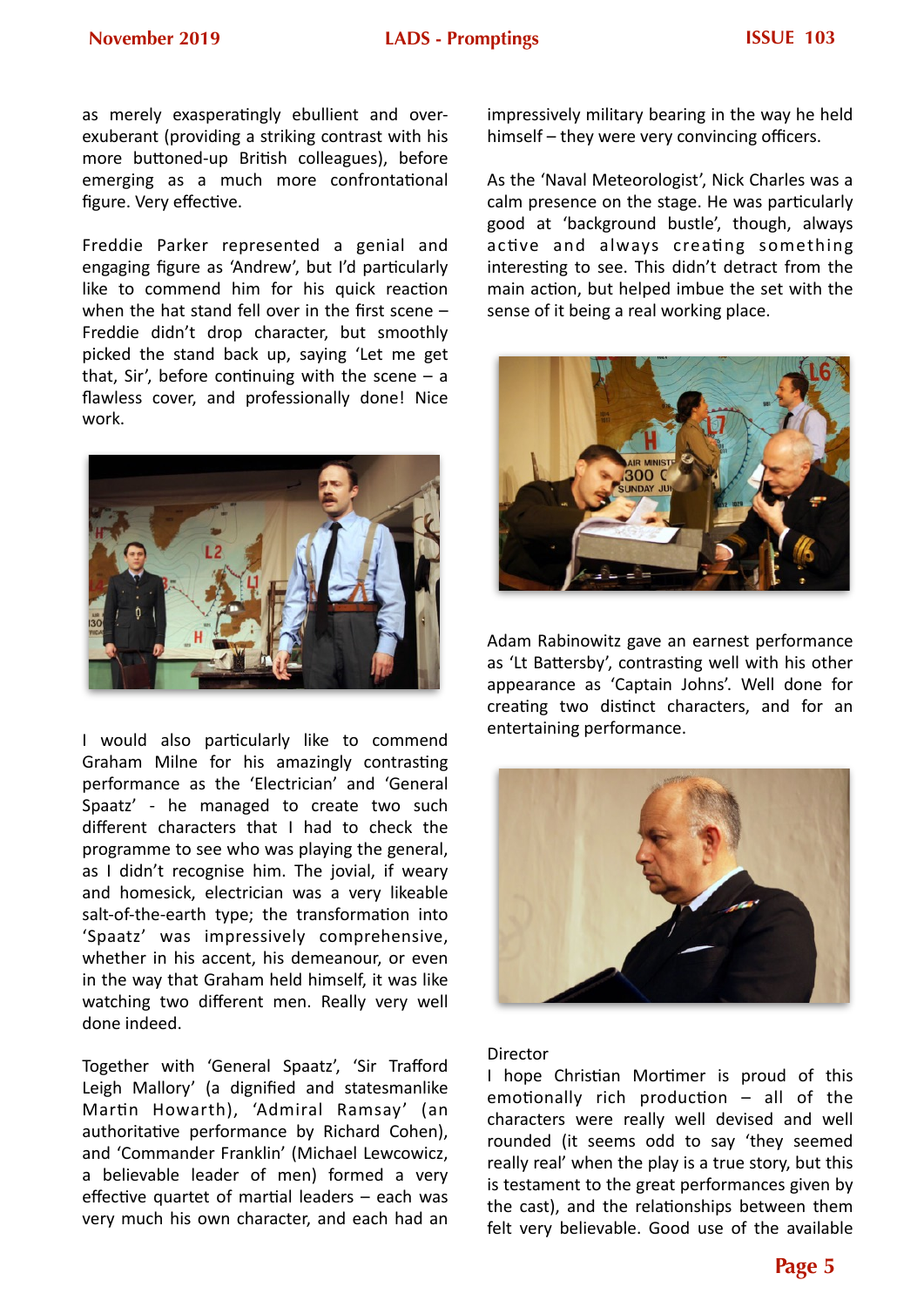space  $-$  the 'office' very much felt like a real place  $-$  but I was most impressed by the pace and energy of the dialogue, which flowed beautifully. Well done!

#### Stage Management

I don't have much to say about stage management, which is always a big complement to how smoothly everything went! Well done to SM Jean Cooper, ASM Emily Cooke, and Backstage Assistant Judith Thompson for keeping things rolling so effectively and efficiently  $-$  there was nothing to distract or pull the viewer out of the story.

#### Sound and Lighting



Lighting was designed by Terry Tew, and sound by Cathy Naylor; they were operated by Sarah Biggs and Val Jones. The lighting was used efficiently to create a sense of a real indoor space (I realise I have mentioned realism in quite a few sections, but the feeling of looking through a window onto an actual situation was very impressive); there were no superfluous effects or anything to break the spell of authenticity. Sound was also used to great effect, such as the distant noise of the crashing aircraft, and well-timed ringing of the telephones. 

#### Set Design

Designed and constructed by Stephen Radley, the set was really immersive, creating a believable sense of a real workplace. It was impressive how a few well-chosen pieces of furniture really captured the historical period, and I was particularly taken by the big weather maps, which were the perfect finishing touch and looked fantastic. I was talking to the chap behind the bar during the interval who said they had been specially made for the production  $-$  the effort was certainly worth it, they were great!



#### Props

An excellent assemblage of period-appropriate props had been put together by Val Jones and Vee Wells, including some impressively specialised meteorological equipment that must have been tricky to source or make. This really enhanced the historical feel of the production  $$ nicely done. 



#### Costumes

Well done to Liz Adams for putting together a historically appropriate and very consistent wardrobe for the cast. The uniforms were very sharp (though was 'Krick's' slightly too big for him?), enhancing the characters' military bearing, and very much adding to the period feel of the play.

#### Programme

Designed by Howard Platt, this was an attractive and very interesting programme. LADS programmes are always so informative (I enjoyed the handy historical context and dynastic family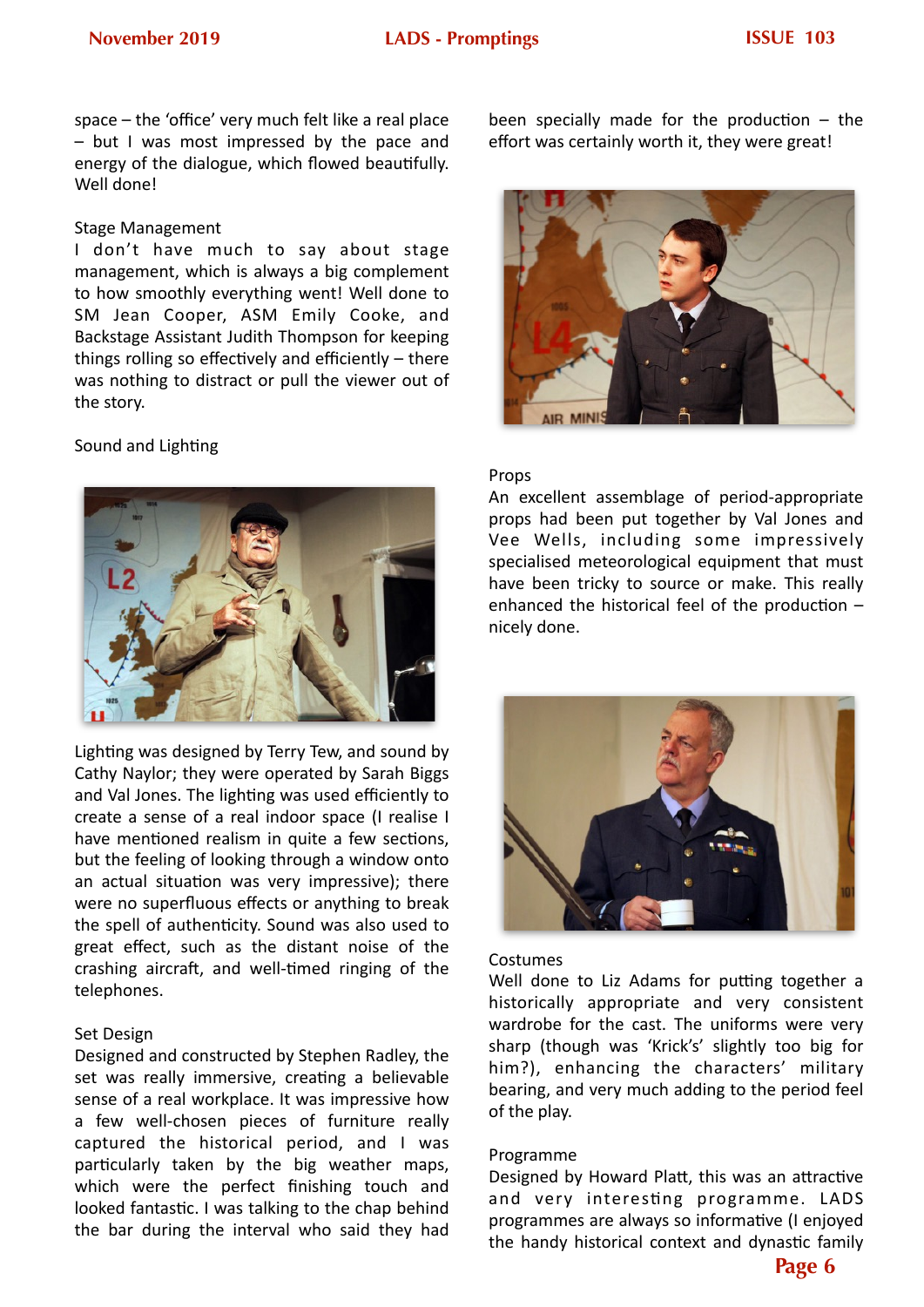

trees given for the 'Lion in Winter' too), and in this case the historical background information and the text about weather forecasting was great to read. Best of all though was the inclusion of photos of the real people who were being portrayed  $-$  it really brought home that this was a true story and was a very neat touch.



#### Front of house

Thank you very much for such a warm and friendly welcome  $-$  your FoH team were so kind. I'd also like to mention the barman (I wish I'd noted down his name!) who I spoke to in the  $interval - after clockwise$  my badge, he had all sorts of interesting insights into the production to share, not least the creation of those wonderful weather charts. Always a joy to come to a LADS show  $-1$  hope to see you again!

**Carly Hilts and Simon Jones Regional Representatives NODA London District 1** 

## **My First Stage Experiences - Sarah Hudson**



When I was aged three, I went to see a pantomime for the first time with my grandparents. Before the final number, one of the characters asked if any of the children would like to go up on the stage. My grandparents turned to ask me but found an empty seat; I was already halfway up the aisle on my way to the front. So, I don't think I've ever been shy about being onstage!

The first proper stage experience I can remember was as an angel in the church nativity. All the speaking parts went to adults, but that didn't bother me. Playing an angel meant you got to wear a long white dress and tinsel in your hair, which was clearly a better deal. My mum was asked to play Elizabeth, which I don't think is usually the most memorable or glamorous part, but she totally stole the show (it did help that she had actually learned her lines and delivered them with feeling, which couldn't be said for all the cast). I remember being so proud and hoping I could be like her one day. Growing up in a small market town in Suffolk, there weren't loads of opportunities to get involved in theatre, but I did my best. In primary school productions  $I$  was usually the one who wanted to rehearse one last time to make sure we got it exactly right (I don't think anything has changed there) and I was on occasion known to whisper stage directions to the other children to make sure they were doing what they were meant to do (thankfully, I think I've grown out of that one). My school and the local youth theatre group preferred to write their own shows, which means I'm probably one of only a handful of people who've performed in